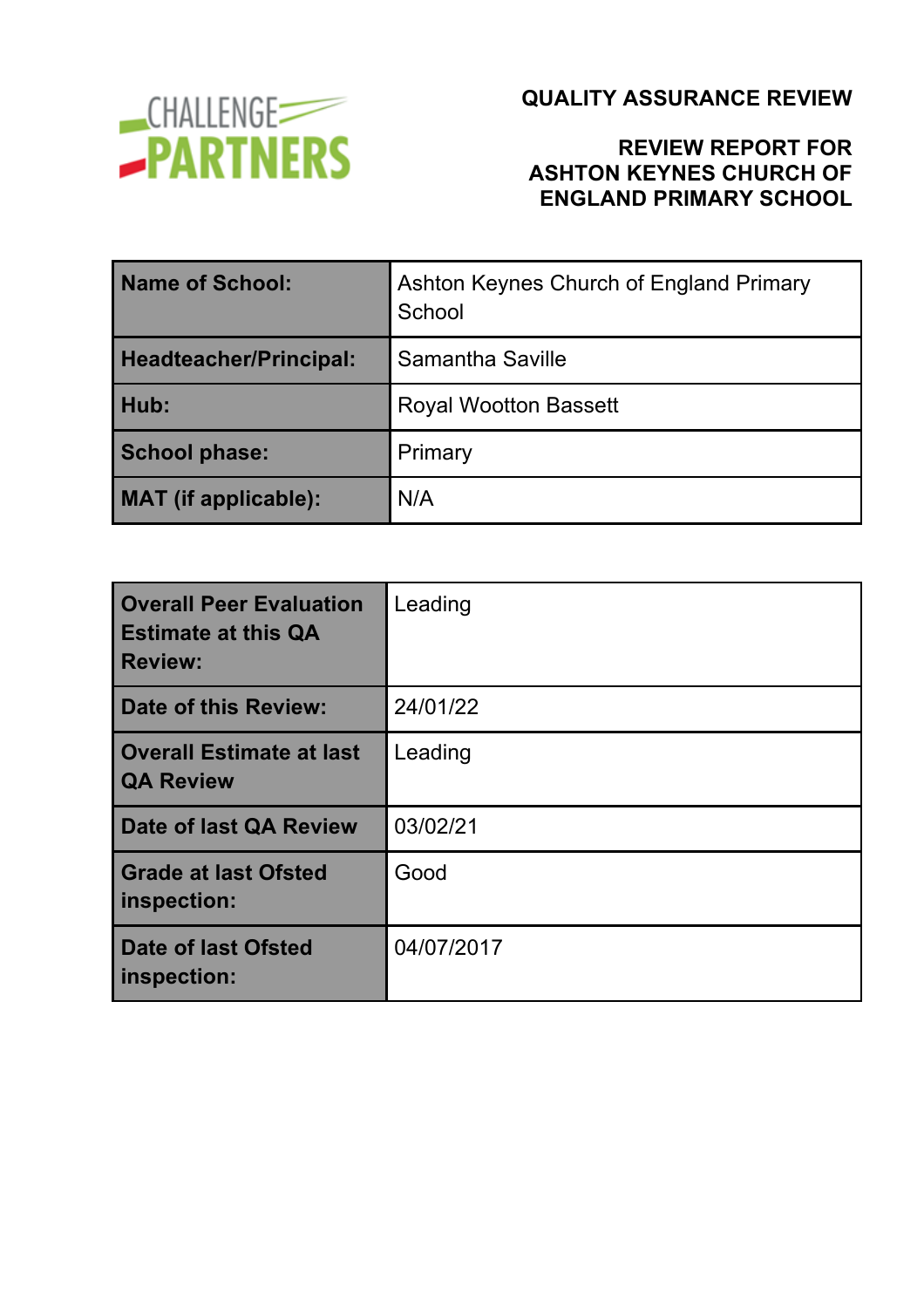

## **REVIEW REPORT FOR ASHTON KEYNES CHURCH OF ENGLAND PRIMARY SCHOOL**

#### **Quality Assurance Review**

The review team, comprising host school leaders and visiting reviewers agree that evidence indicates these areas are evaluated as follows:

| Leadership at all levels                                                                                    | Leading                |
|-------------------------------------------------------------------------------------------------------------|------------------------|
| <b>Quality of provision and outcomes</b> Leading                                                            |                        |
| <b>AND</b>                                                                                                  |                        |
| <b>Quality of provision and</b><br>outcomes for disadvantaged<br>pupils and pupils with additional<br>needs |                        |
| Area of excellence                                                                                          | Accredited             |
| <b>Previously accredited valid areas</b><br>of excellence                                                   | <b>Global Advocacy</b> |
| <b>Overall peer evaluation estimate</b>                                                                     | Leading                |
|                                                                                                             |                        |

*The Quality Assurance Review estimates are not equivalent to Ofsted grades. The QA Review uses a different framework to Ofsted and the review is developmental not judgmental.*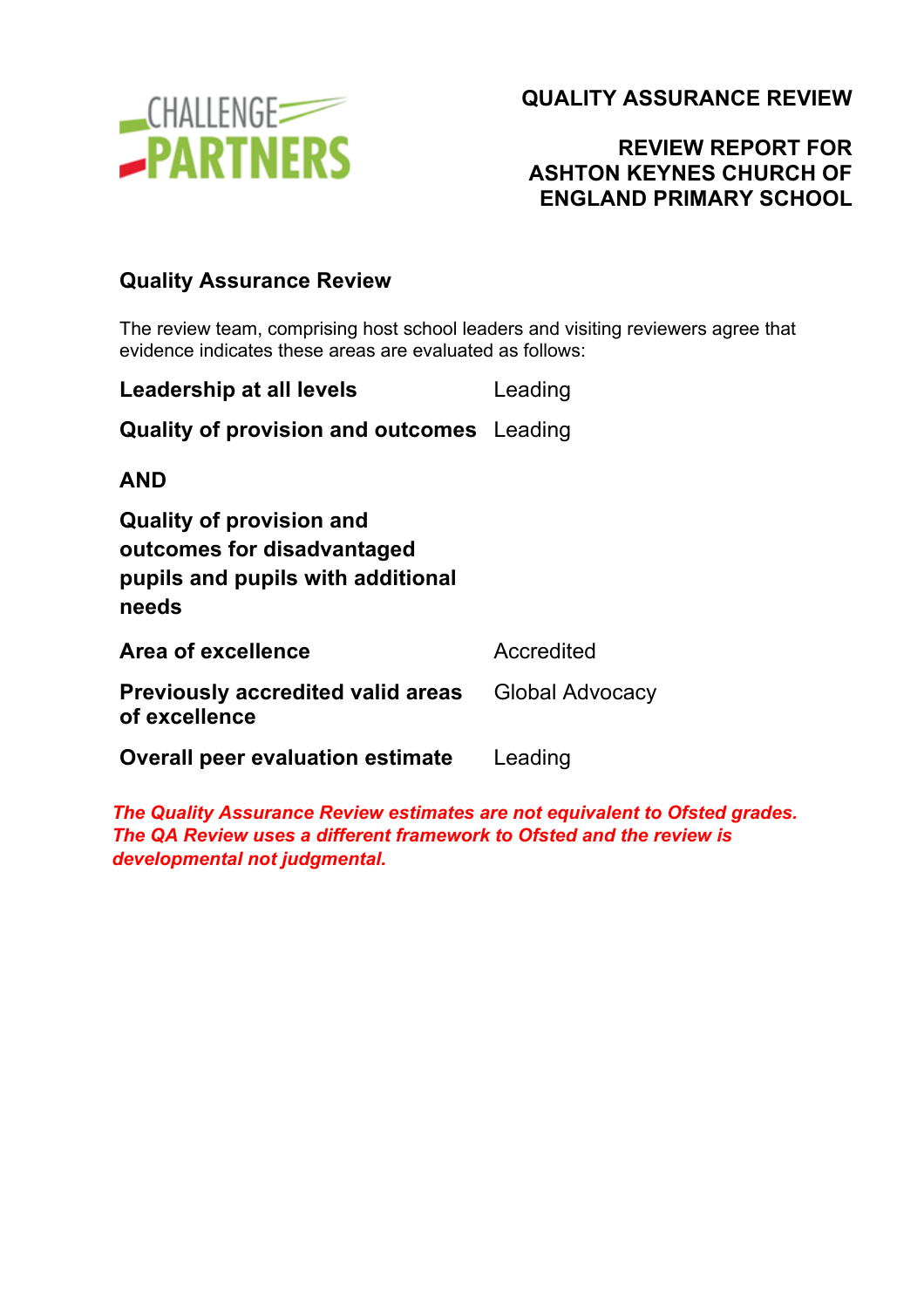

## **REVIEW REPORT FOR ASHTON KEYNES CHURCH OF ENGLAND PRIMARY SCHOOL**

## **1. Context and character of the school**

Ashton Keynes Church of England Primary School is a one-form entry school. It is smaller than the average-sized primary school but has grown significantly over recent years and is consistently oversubscribed. The school has had an extensive new building, comprising three new classrooms, a music suite, meeting rooms and an innovative learning hub. The hub was funded by parents and the community. It has recently installed an all-weather running track, also funded by parents and wider community.

The vast majority of pupils are from White British backgrounds. The proportion of pupils from minority ethnic groups and/or who speak English as an additional language is very low. The proportion of disadvantaged pupils is below the national average. The proportion of pupils with special educational needs and/or disabilities (SEND) is average, as is the proportion with an education, health and care plan (EHCP).

The school's motto, 'shine bright, reach for the stars', permeates all aspects of school life. As a church school, it ensures that the curriculum and school life enable its pupils to flourish so that they may have 'life in all its fullness'.

The school recently made the Sunday Times 'top 250 schools' list, placing it in the top 1.5% of highest performing schools in the country for a second time. Other recent awards include the Music Mark and RHS 5-star gardening award. The school is currently working towards Global Neighbours, eco and happiness awards.

The school regularly works with other schools to share the excellent practice at Ashton Keynes in Religious Education and Christian Distinctiveness, writing, Forest School and massage (massage in schools' programme). It supports schools as a pupil premium partner and mentors new headteachers. The headteacher has recently been awarded the NPQEL (National Professional Qualification for Executive Leadership) and offers leadership support and training beyond the school.

### **2.1 Leadership at all levels - What went well**

- The dynamic and very enthusiastic headteacher provides inspirational leadership. She is relentless in her pursuit of improved provision and support for all pupils and their families. She has succeeded in creating a culture of trust and high expectation, 'reach for the stars', which enables pupils and staff to excel and 'shine bright'.
- Leaders are passionate about their roles and are very clear about the school's many strengths and pupils' achievements. They have sustained high quality provision and outcomes for pupils for several years. There is a very strong focus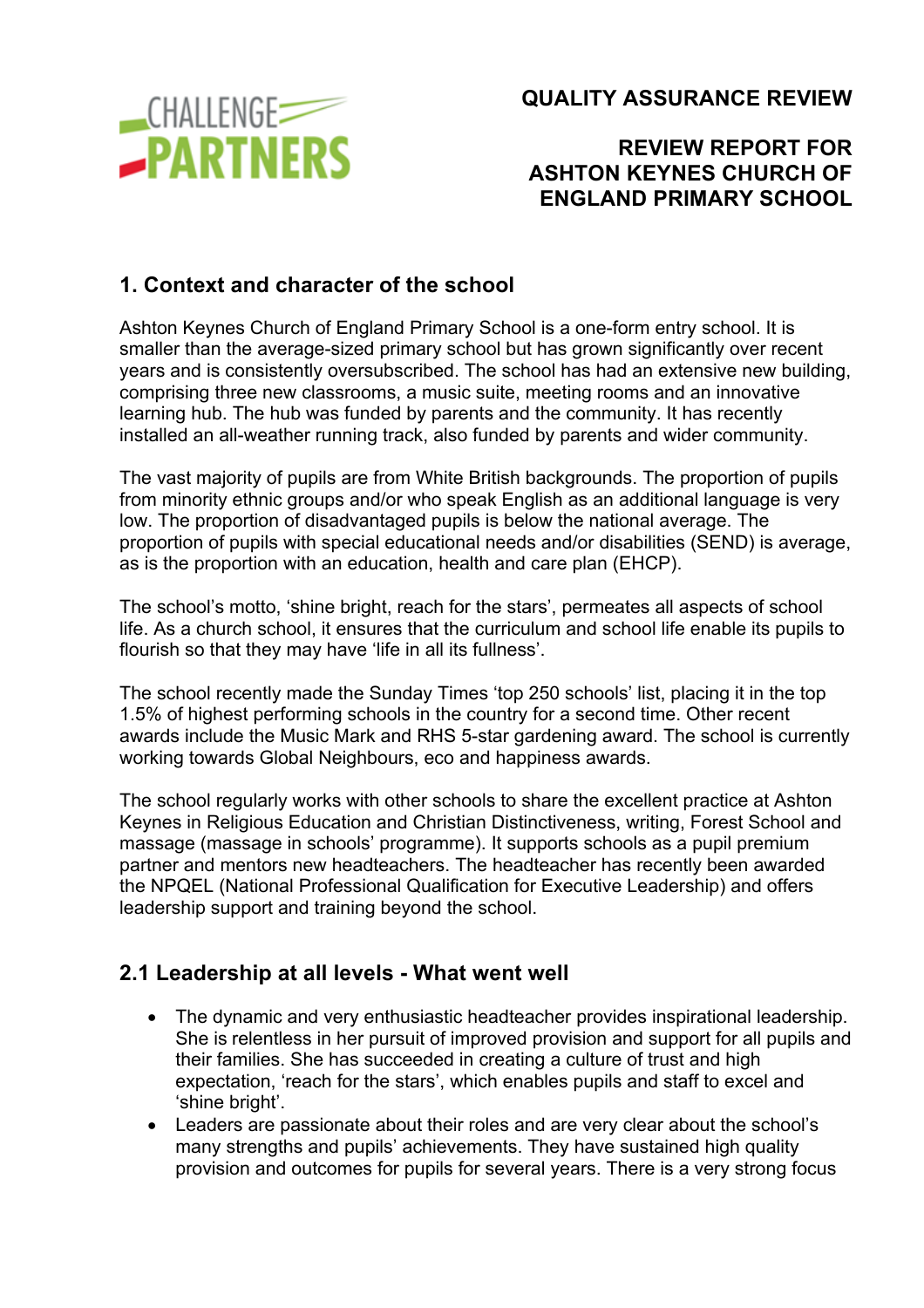**CHALLENGE -PARTNERS** 

### **QUALITY ASSURANCE REVIEW**

### **REVIEW REPORT FOR ASHTON KEYNES CHURCH OF ENGLAND PRIMARY SCHOOL**

on developing the whole child and taking full account of each pupil's well-being.

- The school has a 'finger on the pulse' approach towards leadership and staff evaluate their subjects meticulously to ensure impactful leadership. Leaders monitor one another sensitively and purposefully to check teaching provision.
- Continuous professional development (CPD) is a pivotal strength of the school and leaders avail themselves of many opportunities to coach and mentor staff. They utilise the 'Power of Coaching' course to ensure that they are using the latest guidance to enhance and extend their coaching and mentoring skills.
- Leaders 'talent spot' and nurture staff so that they can accelerate their teaching skills; the current leader of art being one salient example. Progression in leadership plays a crucial role in the school's approach to professional development, ensuring stable succession planning.
- Subject leaders play a very proactive role in the well-established monitoring cycle that involves learning walks, book looks and observations. They feel fully empowered to make significant contributions to whole-school improvement by adopting a developmental, strong, self-evaluating approach. This includes leading subject-specific staff training, supporting staff with pedagogical strategies and incisive planning.
- The school is highly inclusive. Leaders have developed a wide range of interventions to support all pupils, including those who are disadvantaged. Work with specialist professionals ensures that barriers to school progress are minimised. Furthermore, staff take on additional mentoring and teaching responsibilities after identifying the needs of various disadvantaged pupils within phases.
- Throughout the school there is a palpable sense of everyone moving forward together in the same direction. The cohesiveness and sense of purpose are tangible features in the school's improvement journey.
- Leaders have an accurate and forensic understanding of the performance of each pupil in school. For example, the mathematics leader has created a comprehensive and very thorough tracking process which provides a detailed assessment of each pupil's progress in the subject. This is process is replicated in other subject areas.
- Constructive and supportive relationships are evident throughout the school. Pupils are nurtured to develop positive learning dispositions, such as respect, curiosity and cooperation, which result in positive behaviour around the school. A Parliament assembly and mock trials to consider the rule of law help pupils to develop as mature citizens.
- The high-quality leadership and management of the school are reflected in the sharing of good practice. The school is part of the North Wiltshire Teaching School Alliance and plays an active part in sharing best practice through Challenge Partners. The headteacher provides training for other schools in the local authority and is a trained mentor for new headteachers in Wiltshire.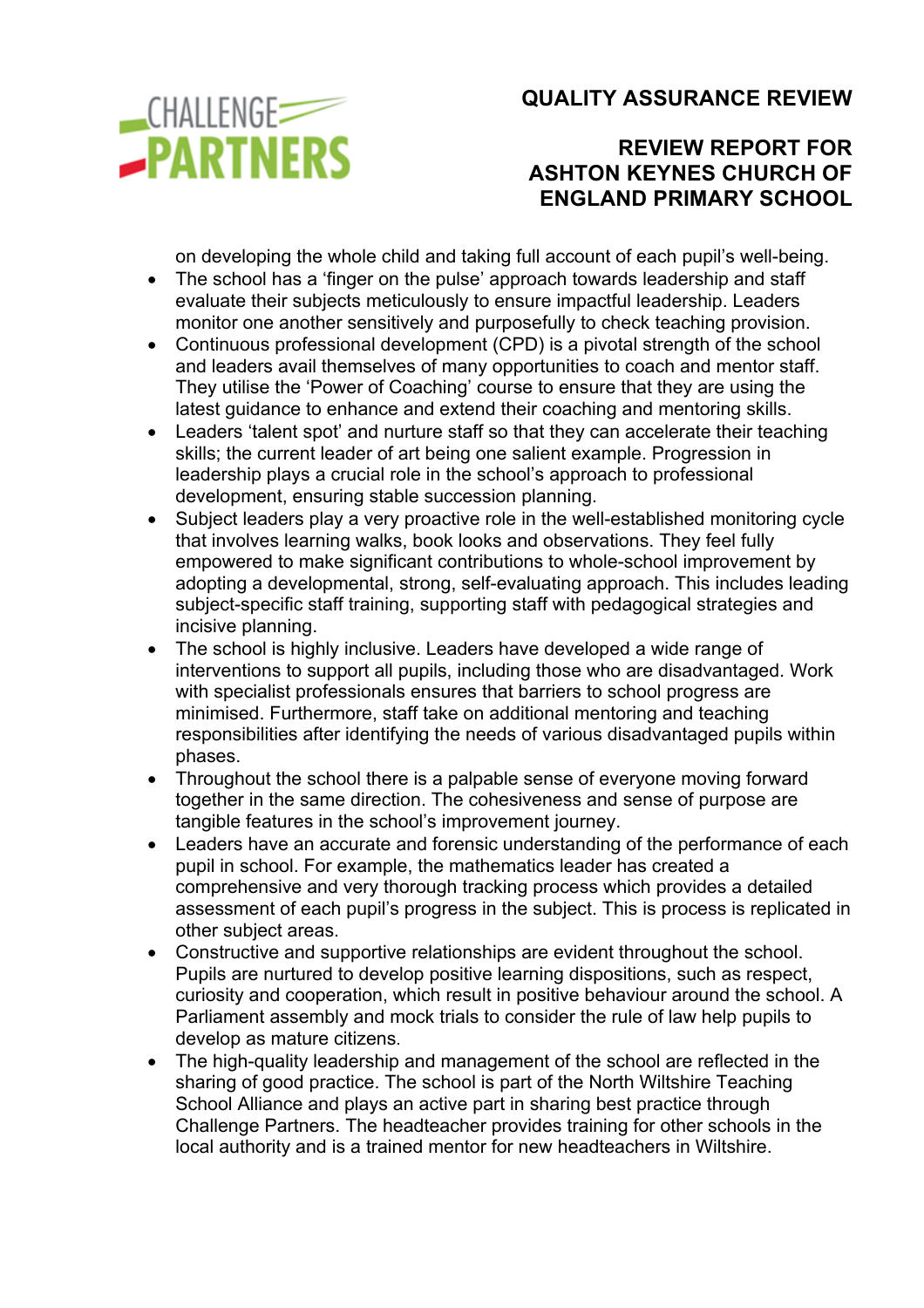

#### **REVIEW REPORT FOR ASHTON KEYNES CHURCH OF ENGLAND PRIMARY SCHOOL**

• Pupil voice is a prominent feature of the school and a wide range of opportunities for leadership responsibilities help to promote pupils' independent and social skills well: for example, the school, eco and worship councils, organic leaders of clubs, reading leaders and various ambassadors.

## **2.2 Leadership at all levels - Even better if…**

… none identified during the review.

# **3.1 Quality of provision and outcomes - What went well**

- Over the last few years, the school has been one of the top performing schools for overall progress in all areas and pupils achieve consistently high outcomes.
- The quality of learning is exceptionally strong due to the consistently high-quality teaching. Teachers use questions adeptly to check understanding and extend pupils' knowledge. Pupils are asked to proffer their own questions, which deepens their thinking and understanding. This was evident in a successful Year 5 lesson where pupils pondered a different approach to a text.
- Teachers skilfully engage and motivate pupils. Among the plentiful examples, a pupil in Year 1 comments on a science lesson, 'I like science because I find out new things'.
- Effective use of the highly skilled support staff characterises lessons, enabling learning to be pitched at the appropriate level for each learner.
- Subject leaders triangulate information from teachers, pupils and assessments to check a clear progression of skills and to ensure that challenges complement dayto-day teaching.
- Pupils collaborate extremely well and routinely assess their own work and that of their classmates. This was evident in a stimulating Year 4 lesson on geography when pupils correlated their work on coordinates.
- Senior leaders' painstaking attention to detail has resulted in the culture of reading being given a high priority throughout the school. Carefully selected texts support and match the diversity and ambition of the curriculum.
- Teachers are focusing successfully on pupils' writing skills and progress is evident in books, especially in the current Years 5 and 6. Pupils take care with their work and presentation is invariably neat.
- Pupils are very proud of their school and they have very positive attitudes to learning. They are fully involved in their learning and consequently engagement in lessons is a very positive feature. For example, in Year 2 younger pupils eagerly share their knowledge of textiles with visitors and explain their evolving understanding of various patterns and colours.
- Teachers exhibit strong subject knowledge which enables them to bring learning to life. They accompany this with an insistence on pupils' correct use of complex vocabulary and concepts.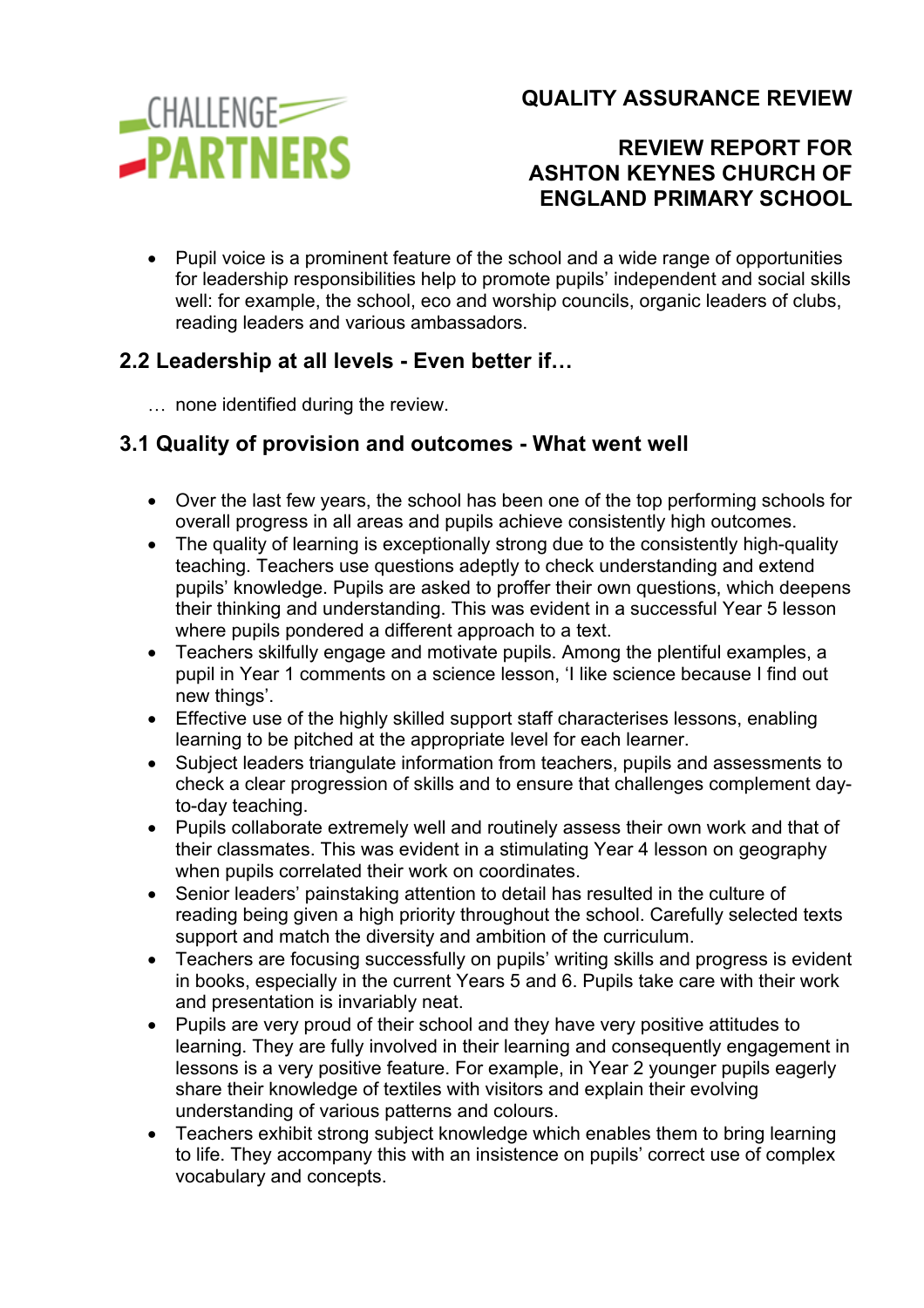**CHALLENGE -PARTNERS**  **QUALITY ASSURANCE REVIEW**

## **REVIEW REPORT FOR ASHTON KEYNES CHURCH OF ENGLAND PRIMARY SCHOOL**

- Teachers plan their lessons carefully and introduce well-considered, engaging resources to stimulate pupils' interest and enjoyment. For example, across the school, the use of First Access encourages pupils to learn an instrument through weekly, whole-class instrumental lessons. In addition, the purchase of a rich array of instruments, including drums and ukuleles, promotes their musical talents successfully.
- Extra-curricular provision is planned very well and pupils benefit from a plethora of experiences that help them develop independence, self-esteem and confidence. There is a range of adventurous residential activities: Year 3 participate in a forest school camp; Year 4 spend a one-night winter activity in the Forest of Dean; Year 5 experience three days forest camping; while Year 6 visit London for four days.
- A diverse range of after-school clubs, such as archery, cooking, multi-skills, multisports, a populous school choir, gardening, and martial arts richly enhance the curriculum and help to broaden pupils' horizons.
- A detailed scrutiny of a wide range of pupils' books confirms the overall high quality of teaching. Teachers' comments are meaningful and point pupils in the right direction to make greater progress.

## **3.2 Quality of provision and outcomes - Even better if…**

… none identified during the review.

# **4.1 Quality of provision and outcomes for disadvantaged pupils and pupils with additional needs - What went well**

- Provision for pupils who have SEND or who are disadvantaged is one of the school's strengths. The disadvantaged and SEND leaders ensure that provision is very closely tailored to pupils' needs and staff are empowered to help pupils make strong progress in academic, social and emotional areas.
- Pupils' special educational needs are identified early and accurately. The curriculum is clearly adapted to be ambitious and to meet their needs. Each pupil has a personalised plan, including targets. Teachers, who are regularly monitored, ensure pupils make very good progress towards those targets. Interventions are used successfully to ensure pupils do not fall behind.
- The school is a strongly inclusive community and equal opportunities are promoted very well. British values such as tolerance, understanding and respect for all are at the heart of the school's day-to-day work.
- Provision for pupils with EHCPs is strong. Teachers and leaders know the most vulnerable pupils well and meet their needs successfully. Pupils with SEND are fully included in all aspects of the life of the school.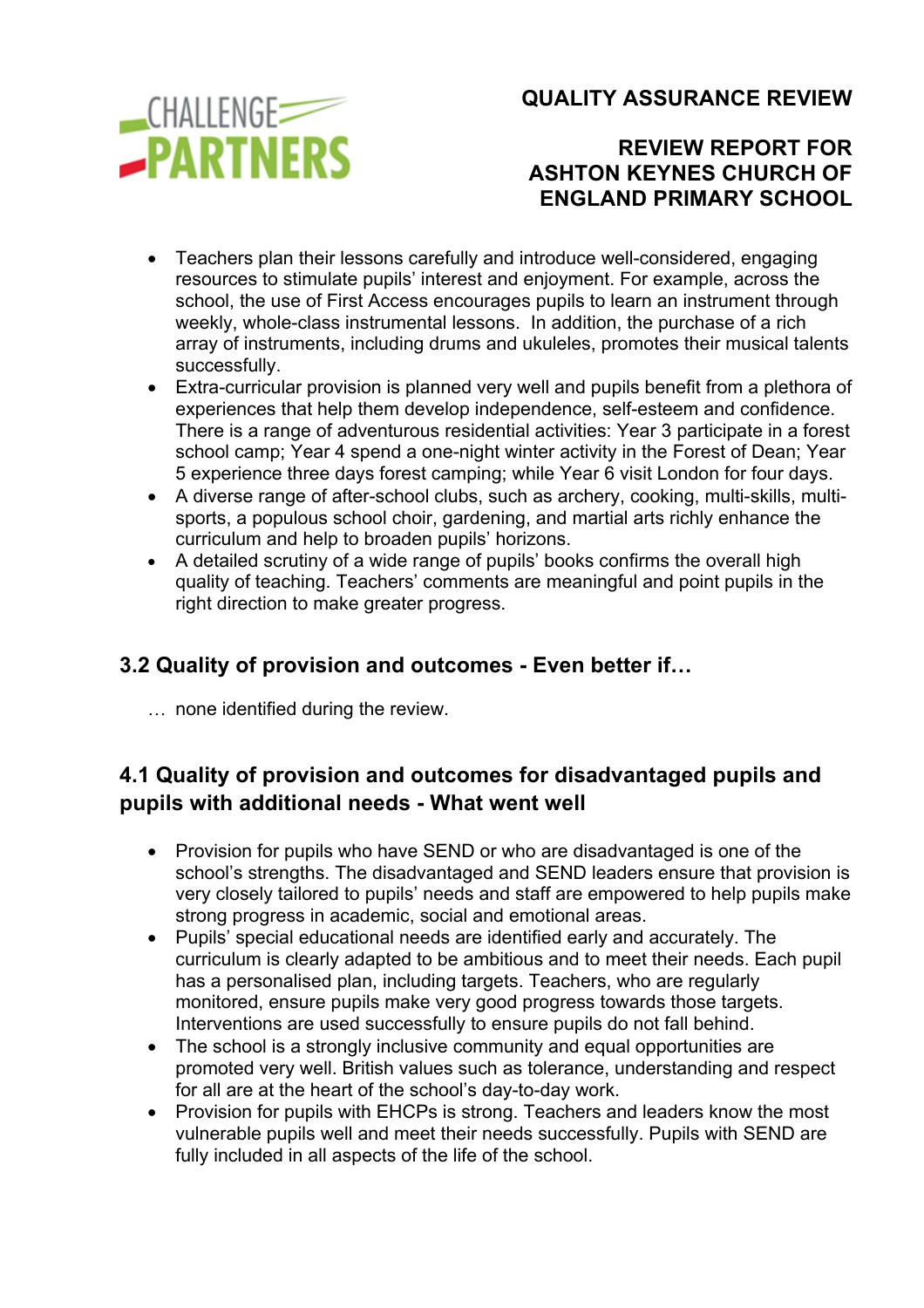

## **REVIEW REPORT FOR ASHTON KEYNES CHURCH OF ENGLAND PRIMARY SCHOOL**

- Both disadvantaged and pupils with SEND develop positive attitudes to learning as a result of regular pupil progress meetings, book looks, monitoring, focused interventions and swift pre- and post-teaching to address misconceptions.
- The school self-evaluation process is used sharply and precisely to evaluate current SEND practices, to determine the success of current processes and to identify areas for improvement.
- The very experienced and capable SEND & Disadvantaged leaders forensically assess a range of data, including pupils' academic progress, the success of interventions, attendance data and the inclusion of children in extra-curricular clubs. They consider the evidence carefully, evaluate the impact of the provision and explore ways that can improve provision. This has resulted in training for staff during the last six months on dyslexia, autism, the welfare of children with autism and working memory and de-escalation training.

# **4.2 Quality of provision and outcomes for disadvantaged pupils and pupils with additional needs - Even better if…**

… none identified during the review.

## **5. Area of Excellence**

Leading with Impact

### **Accredited**

## **5.1 Why has this area been identified as a strength? What actions has the school taken to establish expertise in this area?**

This school has been on a significant school improvement journey and is now consistently high performing. During this time of school improvement, leadership development has been a key factor, ensuring a shared culture and understanding of what impact is, why it is important and how 'leading with impact' can make a significant difference to pupil outcomes.

Leading with impact is about 'reach' and challenging leaders to be as efficient and impactful as they can so that everything they do matters and makes a difference to the pupils. That includes changing something swiftly if it is not having the desired impact.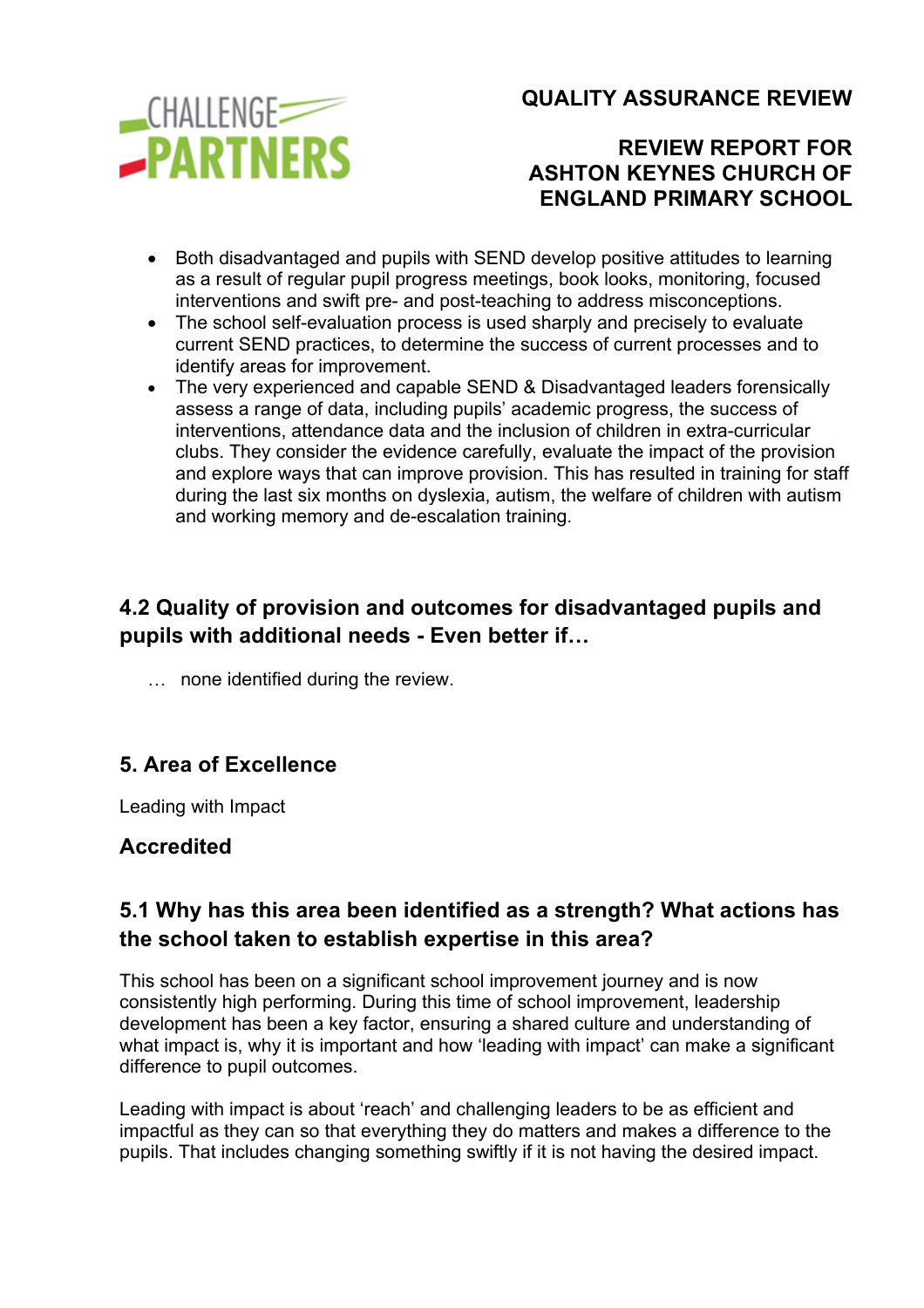

### **REVIEW REPORT FOR ASHTON KEYNES CHURCH OF ENGLAND PRIMARY SCHOOL**

The 'shine' is reflected through this impact as children flourish and reach their full potential and staff develop themselves professionally.

Staff articulate their impact and see the difference they make and this brings job satisfaction and enjoyment. The biggest impact is that the budget is used well because it is linked to impact. Staff have a 'finger on the pulse', they see what is needed, use research purposefully and demonstrate how they make a difference.

Leadership is widely developed across the school: the headteacher and senior leaders, middle leaders of curriculum subjects and leaders of specific areas, such as disadvantaged, SEND pupils and leaders of intervention, ensure that pupils have the best experiences. All these leaders know what it means to lead with impact and they understand that the reason for this is to ensure the best for pupils.

Coaching and mentoring is used to develop leadership and golden files collect and share impact. Leaders present to one another on their impact and work over the year to inform, inspire and share best practice with one another.

Governors are also developed as leaders and constantly reflect on their work by accessing training and working with the teaching staff leadership team to develop their leadership skills together. They are aware of their impact and record this in their red files.

'Leading with Impact' extends beyond the school. Staff work with other schools and establishments to provide support and engender impact. The plethora of examples include: the Religious Education (RE) lead works as a diocesan consultant to support schools with the teaching of RE, to develop RE leaders to lead with impact and hosts visits to this school to explore learning and outcomes. The school uses its proven track record of successful outcomes for disadvantaged pupils, which can be seen by their outcomes.

### **5.2 What evidence is there of the impact on pupils' outcomes?**

The school data shows the very successful development of outcomes over time compared to the national picture and Wiltshire. For this to happen so rapidly and be consistent and sustained, the school has successfully established a whole-school approach to leading with impact at all levels, which ensures a culture of high expectations for all pupils. This includes a high-quality, rich 'Shine curriculum' developed by leaders and high-quality first teaching delivered consistently across the school.

Leaders act quickly to support, coach and mentor new staff and to feedback WWWs and EBIs to one another regularly and through joint, regular focused learning and book explorations. The school responds quickly to pupils' needs through a 'finger on the pulse' approach. Early and timely interventions include pre- and post-teaching, pupil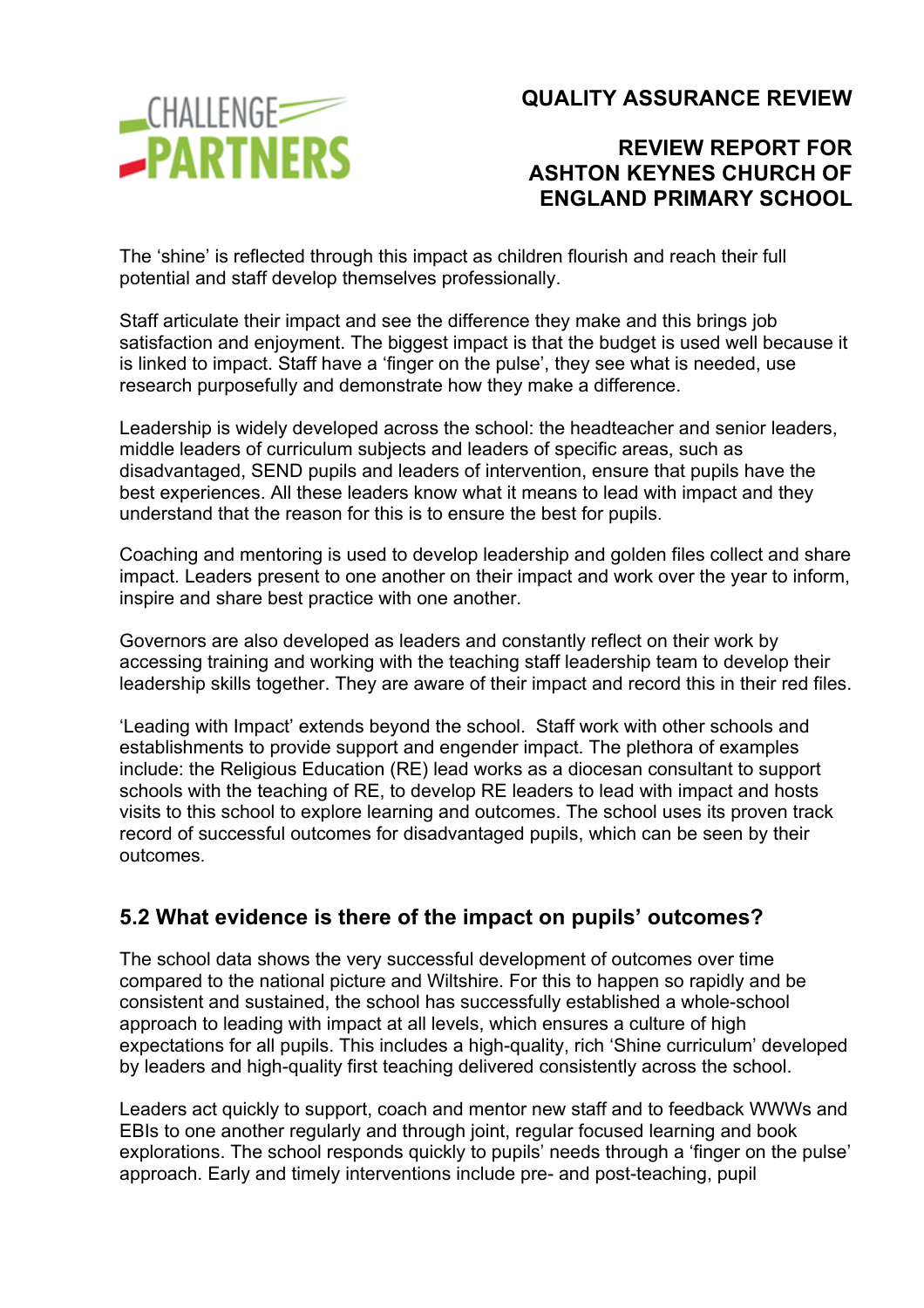

### **REVIEW REPORT FOR ASHTON KEYNES CHURCH OF ENGLAND PRIMARY SCHOOL**

conferencing, tutoring and mentoring, all of which have impact measures through entrance and exit data to ensure that the support is working and that no time or resource is wasted on any support which is not making a difference. The impact of this can be seen in books and through talking with pupils and leaders.

One example of this impact-driven leadership is two pupil premium boys who, at the beginning of Year 4, were on track for below ARE and found writing challenging. As a result of the impactful intervention, tutoring, pre- and post-teaching and high teacher expectations, they are now at ARE for all areas and one is a reading pupil leader. There are many more examples of positive impact of leadership on pupil outcomes.

### **5.3 What is the name, job title and email address of the staff lead in this area?**

Samantha Saville, head teacher. S.Saville@ashtonkeynes.wilts.sch.uk

#### **6. What additional support would the school like from the Challenge Partners network, either locally or nationally?**

None identified at this time, but the school knows where to look should they require any support.

**This review will support the school's continuing improvement. The main findings will be shared within the school's hub in order that it can inform future activities.**

**Schools can access the School Support Directory; the Challenge Partners online tool that enables schools to connect with other schools in your hub and across the national network of schools.**

**Schools can also attend Sharing Leading Practice events where schools showcase excellent and/or innovative practice. Sharing Leading Practice events allow school**